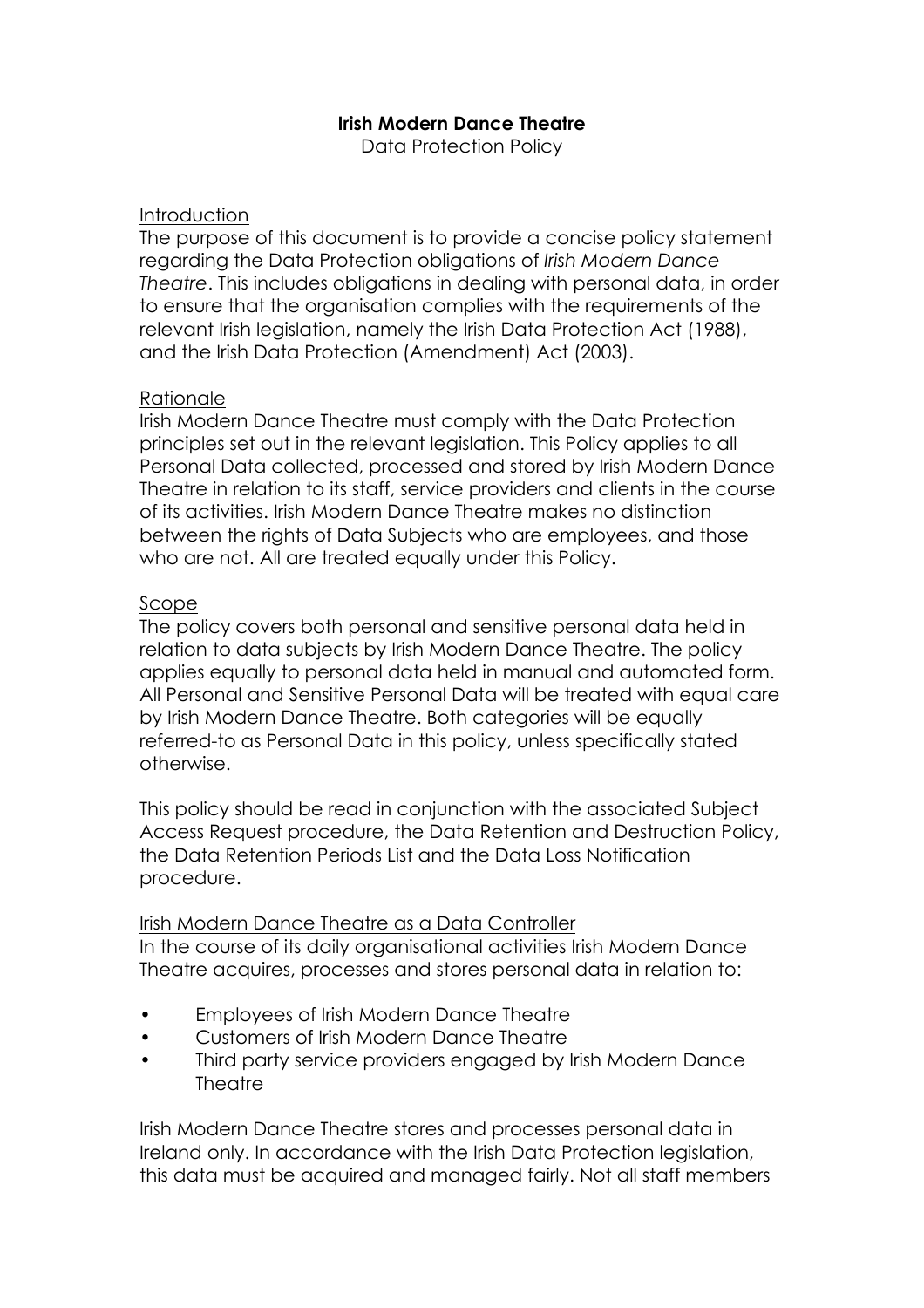will be expected to be experts in Data Protection legislation. However, Irish Modern Dance Theatre is committed to ensuring that its staff has sufficient awareness of the legislation in order to be able to anticipate and identify a Data Protection issue, should one arise. In such circumstances, staff must ensure that the Data Protection Officer is informed, and in order that appropriate corrective action is taken.

Due to the nature of the services provided by Irish Modern Dance Theatre, there is regular and active exchange of personal data between Irish Modern Dance Theatre and its Data Subjects. In addition, Irish Modern Dance Theatre exchanges personal data with Data Processors on the Data Subjects' behalf.

This is consistent with Irish Modern Dance Theatre's obligations under the terms of its contract with its Data Processors.

This policy provides the guidelines for this exchange of information, as well as the procedure to follow in the event that a Dance Theatre of Ireland staff member is unsure whether such data can be disclosed. In general terms, the staff member should consult with the Data Protection Officer to seek clarification.

#### Subject Access Requests

Any formal, written request by a Data Subject for a copy of their personal data (a Subject Access Request) will be referred, as soon as possible, to the Data Protection Officer, and will be processed as soon as possible.

It is intended that by complying with these guidelines, Irish Modern Dance Theatre will adhere to best practice regarding the applicable Data Protection legislation.

#### Third-Party processors

In the course of its role as Data Controller, Irish Modern Dance Theatre engages Mailchimp as a third-party Data Processor, to store and manage data. Data is not shared with any other third-party Data **Processor** 

#### The Data Protection Principles

The following key principles are enshrined in the Irish legislation and are fundamental to the Irish Modern Dance Theatre's Data Protection policy.

In its capacity as Data Controller, Irish Modern Dance Theatre of Ireland ensures that all data shall: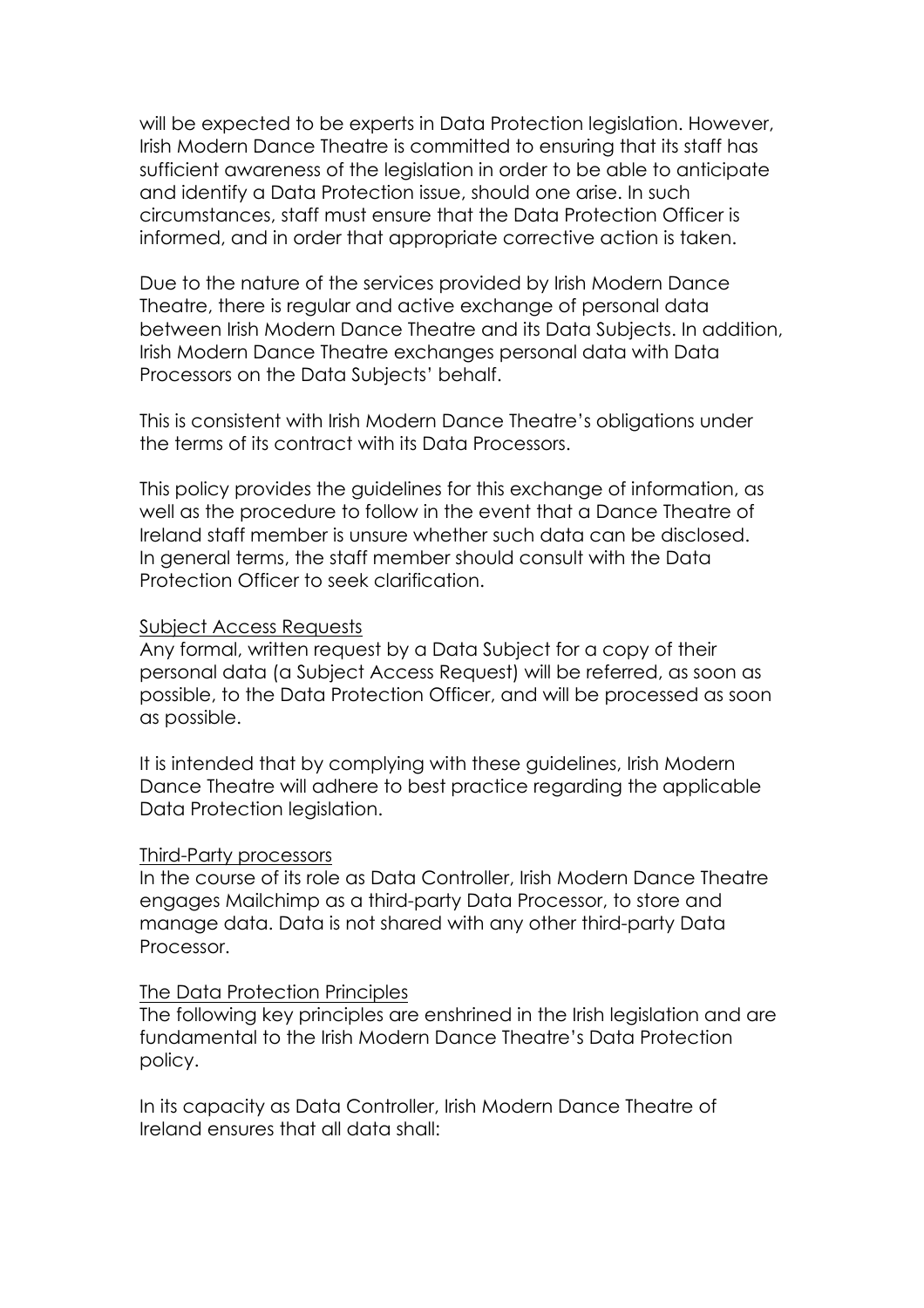1. Be obtained and processed fairly and lawfully

For data to be obtained fairly, the data subject will, at the time the data are being collected, be made aware of:

- The identity of the Data Controller (Irish Modern Dance Theatre)
- The purpose(s) for which the data is being collected
- The person(s) to whom the data may be disclosed by the Data **Controller**
- § Any other information that is necessary so that the processing may be fair.
- § Dance Theatre of Ireland will meet this obligation in the following way.
- § Where possible, the informed consent of the Data Subject will be sought before their data is processed;
- § Where it is not possible to seek consent, Irish Modern Dance Theatre will ensure that collection of the data is justified under one of the other lawful processing conditions – legal obligation, contractual necessity, etc.;
- Where Irish Modern Dance Theatre intends to record activity on CCTV or video, a Fair Processing Notice will be posted in full view;
- § Processing of the personal data will be carried out only as part of Irish Modern Dance Theatre lawful activities, and Irish Modern Dance Theatre will safeguard the rights and freedoms of the Data Subject;
- The Data Subject's data will not be disclosed to a third party other than to a party contracted to Irish Modern Dance Theatre and operating on its behalf.
- 2. Be obtained only for one or more specified, legitimate purposes.

Irish Modern Dance Theatre will obtain data for purposes, which are specific, lawful and clearly stated. A Data Subject will have the right to question the purpose(s) for which Irish Modern Dance Theatre holds their data, and Irish Modern Dance Theatre will be able to clearly state that purpose or purposes.

Irish Modern Dance Theatre processes personal data for the following purpose(s)\*: \*(this is a non-exhaustive list)

- Client administration
- Direct Marketina
- § Photography and video documentation (for promotion & marketing online and in print)
- Provision of goods or services
- Legal obligations
- Employee administration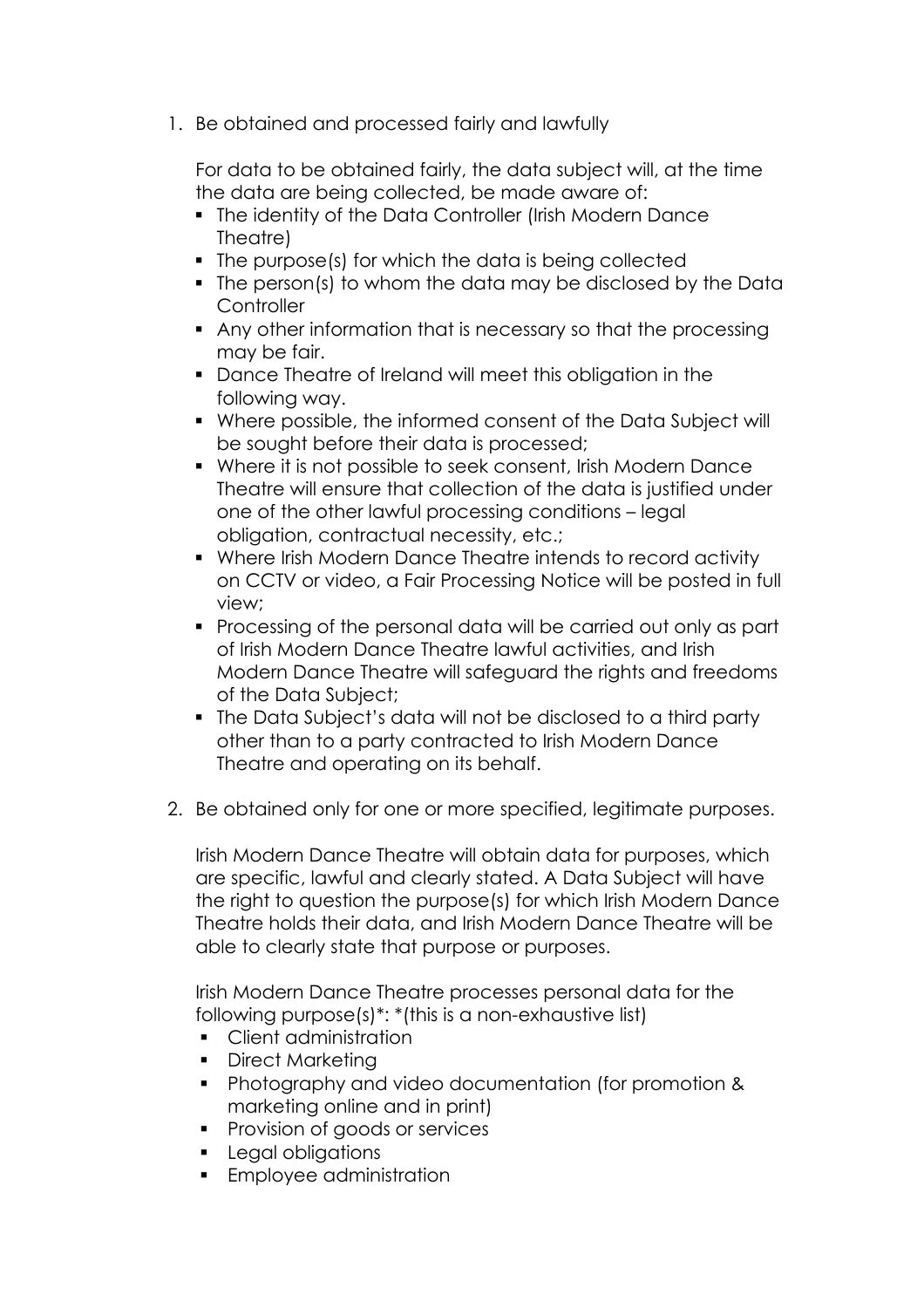Your data is processed only in cases where one or more of the following legal bases applies:

- Consent
- Legitimate interests (class participants, partners, audience, artists, suppliers)
- Performance of a contract including possible consequences of failing to provide the personal data
- § Legal obligation, including possible consequences of failing to provide the personal data
- § To protect the vital interests of the data subject
- Performance of a task carried out in the public interest
- 3. Not be further processed in a manner incompatible with the specified purpose(s).

Any use of the data by Irish Modern Dance Theatre will be compatible with the purposes for which the data was acquired. Irish Modern Dance Theatre does not use any automated decision making or profiling.

4. Be kept safe and secure.

Irish Modern Dance Theatre will employ high standards of security in order to protect the personal data under its care. Appropriate security measures will be taken to protect against unauthorised access to, or alteration, destruction or disclosure of any personal data held by Irish Modern Dance Theatre in its capacity as Data Controller.

Access to and management of staff and customer records is limited to those staff members who have appropriate authorisation and password access.

5. Be kept accurate, complete and up-to-date where necessary.

Irish Modern Dance Theatre will:

- Ensure that administrative and IT validation processes are in place to conduct regular assessments of data accuracy;
- Review and ensure the accuracy of data every time a data subject enrollsß in a new term of classes at Irish Modern Dance Theatre.
- Conduct regular assessments in order to establish the need to keep certain Personal Data.
- Be adequate, relevant and not excessive in relation to the purpose(s) for which the data were collected and processed.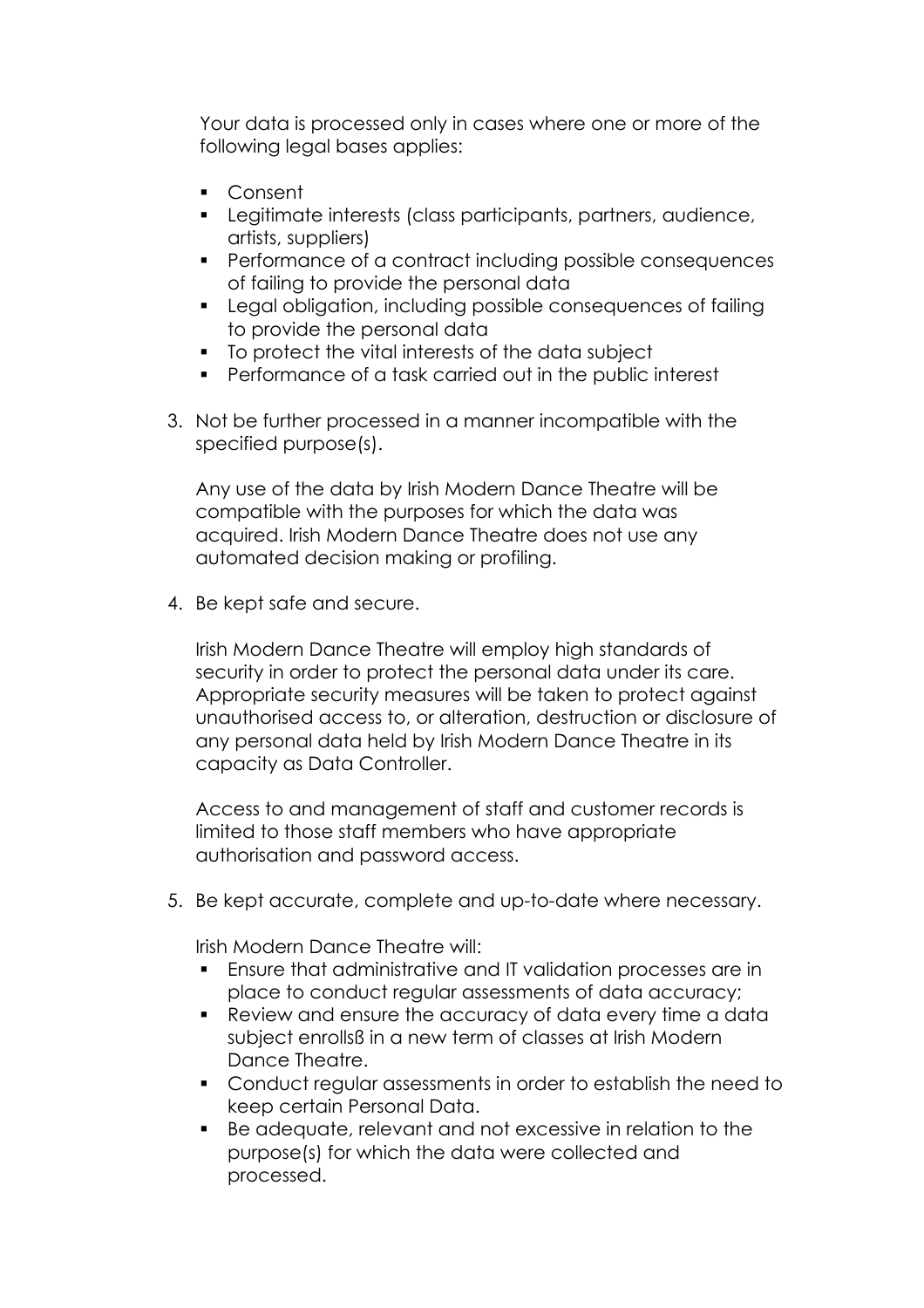- **Irish Modern Dance Theatre will ensure that the data it** processes in relation to Data Subjects are relevant to the purposes for which those data are collected. Data, which are not relevant to such processing, will not be acquired or maintained.
- 6. Not be kept for longer than is necessary to satisfy the specified purpose(s).

Irish Modern Dance Theatre has identified an appropriate data retention period for personal data, based on the period required for retention of financial records, due to the use of registration information in our annual voluntary audit process. This retention period applies to data in both a manual and automated format.

Once the respective retention period has elapsed, Irish Modern Dance Theatre undertakes to destroy, erase or otherwise put this data beyond use.

7. Be managed and stored in such a manner that, in the event a Data Subject submits a valid Subject Access Request seeking a copy of their Personal Data, this data can be readily retrieved and provided to them.

Irish Modern Dance Theatre has implemented a Subject Access Request procedure by which to manage such requests in an efficient and timely manner, within the timelines stipulated in the legislation.

## Data Subject Access Requests

As part of the day-to-day operation of the organisation, Irish Modern Dance Theatre's staff engage in active and regular exchanges of information with Data Subjects. Where a formal request is submitted by a Data Subject in relation to the data held by Irish Modern Dance Theatre, such a request gives rise to access rights in favour of the Data Subject.

There are specific time-lines within which Irish Modern Dance Theatre must respond to the Data Subject, depending on the nature and extent of the request. These are outlined in the attached Subject Access Request process document.

Irish Modern Dance Theatre's staff will ensure that, where necessary, such requests are forwarded to the Data Protection Officer in a timely manner, and they are processed as quickly and efficiently as possible, but within not more than 40 days from receipt of the request.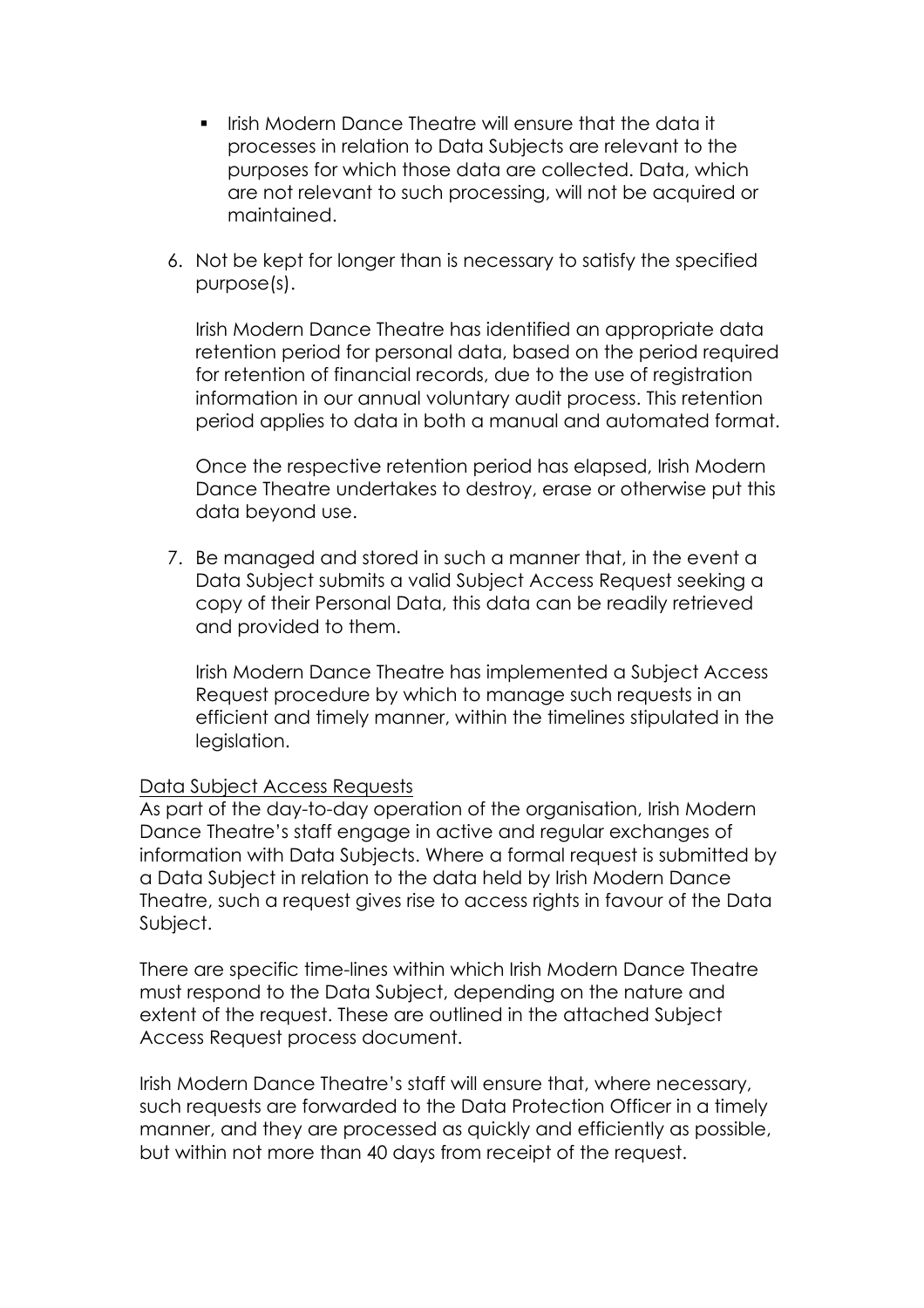### Implementation

As a Data Controller, Irish Modern Dance Theatre ensures that any entity which processes Personal Data on its behalf (a Data Processor) does so in a manner compliant with the Data Protection legislation.

Failure of a Data Processor to manage Irish Modern Dance Theatre's data in a compliant manner will be viewed as a breach of contract, and will be pursued through the courts.

Failure of Irish Modern Dance Theatre's staff to process Personal Data in compliance with this policy may result in disciplinary proceedings.

## **Definitions**

For the avoidance of doubt, and for consistency in terminology, the following definitions will apply within this Policy.

## *Data*

This includes both automated and manual data.

Automated data means data held on computer, or stored with the intention that it is processed on computer.

Manual data means data that is processed as part of a relevant filing system, or which is stored with the intention that it forms part of a relevant filing system.

## *Personal Data*

Information which relates to a living individual, who can be identified either directly from that data, or indirectly in conjunction with other data which is likely to come into the legitimate possession of the Data Controller. (If in doubt, Irish Modern Dance Theatre refers to the definition issued by the Article 29 Working Party, and updated from time to time.)

## *Sensitive Personal Data*

A particular category of Personal data, relating to: Racial or Ethnic Origin, Political Opinions, Religious, Ideological or Philosophical beliefs, Trade Union membership, Information relating to mental or physical health, information in relation to one's Sexual Orientation, information in relation to commission of a crime and information relating to conviction for a criminal offence.

## *Data Controller*

A person or entity who, either alone or with others, controls the content and use of Personal Data by determining the purposes and means by which that Personal Data is processed.